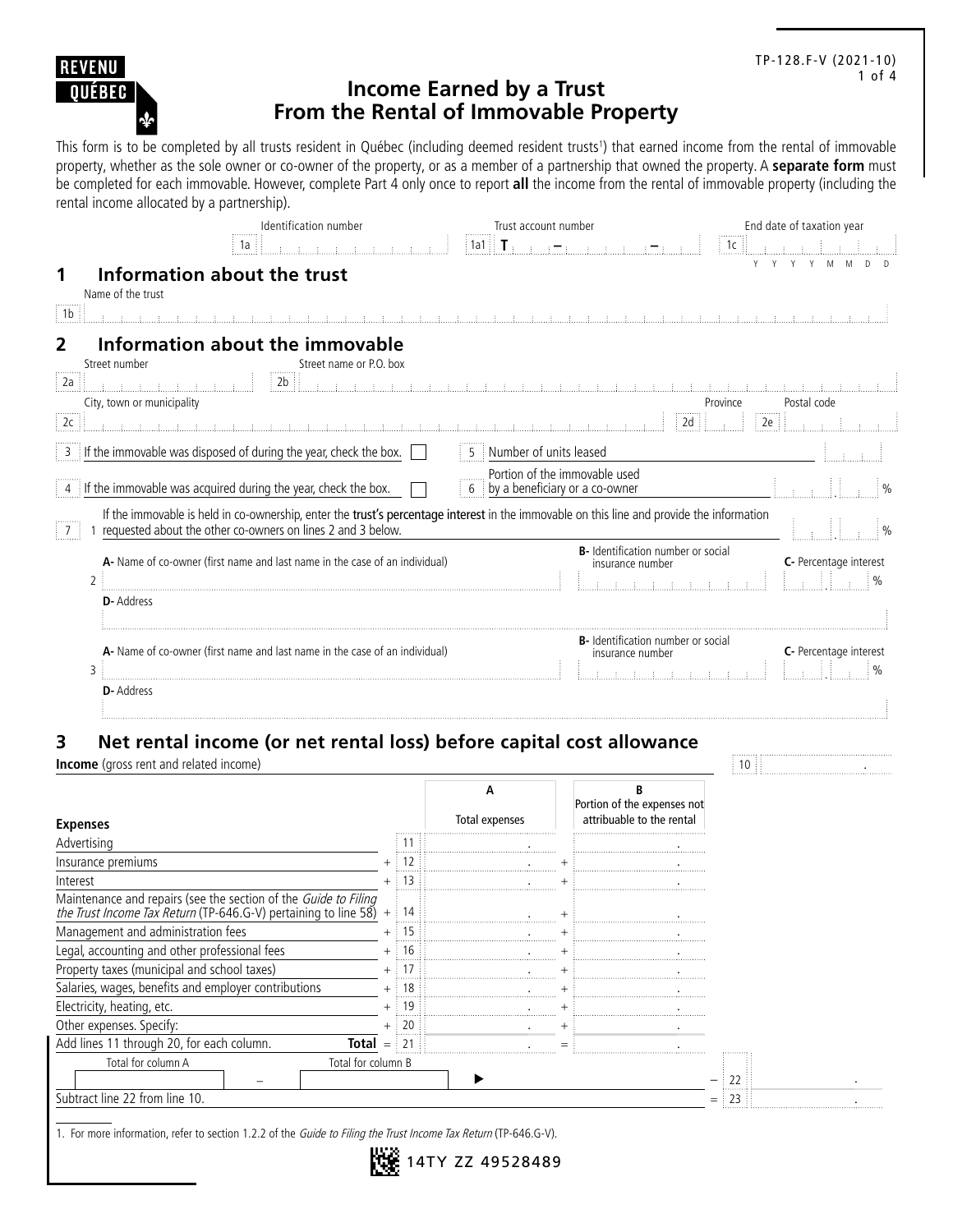#### TP-128.F-V (2021-10) 2 of 4

# **3 Net rental income (or net rental loss) before capital cost allowance** (continued)

| Amount from line 23 or, in the case of property held in co-ownership, the portion of the amount corresponding to the trust's<br>percentage interest                  | $24$ ::      |  |
|----------------------------------------------------------------------------------------------------------------------------------------------------------------------|--------------|--|
| Recapture of capital cost allowance (see the instructions in section 5.6 of the trust quide (TP-646.G-V) concerning column 5 of<br>the capital cost allowance table) | 25::         |  |
| Add lines 24 and 25.                                                                                                                                                 | $=$ 26 $\pm$ |  |
| Terminal loss (see the instructions in section 5.6 of the trust guide (TP-646.G-V) concerning column 5 of the capital cost allowance table) $-$ 27                   |              |  |
| Subtract line 27 from line 26.                                                                                                                                       |              |  |
| Net rental income (or net rental loss) before capital cost allowance $=$ 30                                                                                          |              |  |

# **4 Net rental income (or net rental loss) from all the immovables**

Before completing Part 4, complete the capital cost allowance table on page 3.

| Total number of immovables<br>55 88                                                                                                                                                                                   |           |  |
|-----------------------------------------------------------------------------------------------------------------------------------------------------------------------------------------------------------------------|-----------|--|
| Total of the amounts on line 30 of all TP-128.F-V forms completed for the taxation year                                                                                                                               | $60$ :    |  |
| If the trust was a member of a partnership, enter the trust's share of the net rental income (or net rental loss),<br>as shown in box 3 of the trust's RL-15 slip or in the partnership's financial statements.       | 61<br>$+$ |  |
| Add lines 60 and 61, or subtract line 61 from line 60 (as applicable). If the result is positive, continue the calculation.<br>If it is negative, carry it to line 64.                                                | 62<br>$=$ |  |
| Capital cost allowance (total of the amounts entered on line 50 of all TP-128.F-V forms completed for the taxation year).<br><b>Maximum:</b> amount from line 62.                                                     | 63        |  |
| Subtract line 63 from line 62 (if applicable), or enter the amount from line 62.<br>Carry the amount on line 64 to line 58 of the trust return.<br>Net rental income (or net rental loss) from all the immovables $=$ | 64        |  |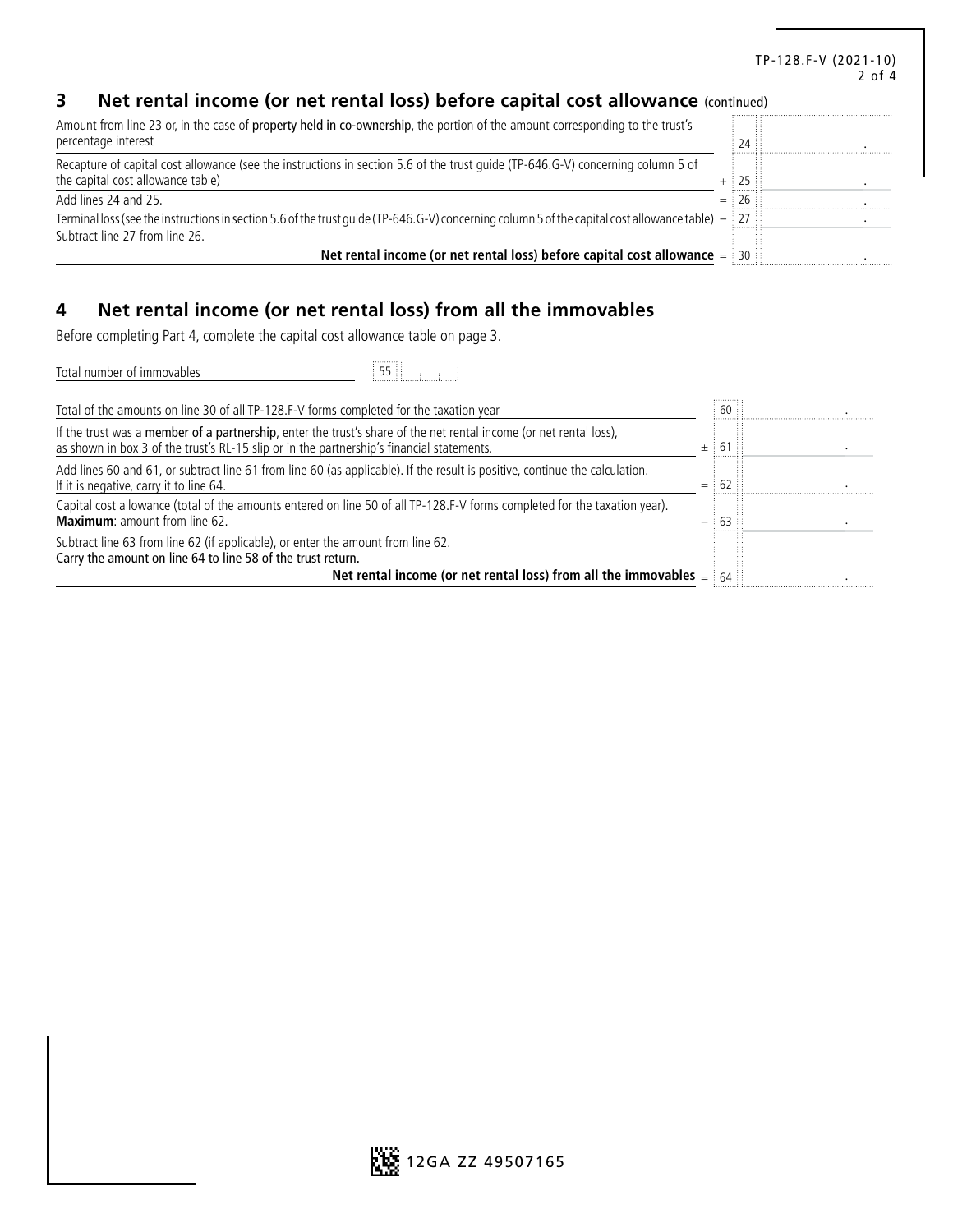TP-128.F-V (2021-10) 19-128.F-V (2021-10)<br>TP-128.F-V (2021-10)

# Capital cost allowance **Capital cost allowance**

see the "Instructions for completing the capital cost allowance table" in section S.6 of the trust guide (TP-646.G-V). For instructions on how to deal with the special rules how to deal with the special rules in sections property is transferred to a trust or in the event of a deemed sale applicable to certain trusts, refer to page 4 of this form. Complete columns 3.1, 5.1 and 5.2 only for accelerated investment incentive propertive property (AllP) that was acquired after November 20, 2018, and became available for use during the taxation year. For more information, property is transferred to a trust or in the event of a deemed sale applicable to certain trusts, refer to page 4 of this form. see the "Instructions for the synch on the special capital cost  $\mu$  in section 5.0 of the atter, in sections on how to deal with the special rules that the special rules that apply in centain cases, such as when apply in  $\epsilon$  only for a  $3.1$ ,  $5.1$  and  $5.2$  only fore property (AIIP) that was  $\epsilon$ **acquired after November 20, 2018**, and became available for use during the taxation year. For more information,

If you do not have encugh space, enclose an additional containing the requested information. If you do not have enough space, enclose an additional copy of the table containing the requested information.

| Add the amounts in column 9.        | $\frac{20}{30}$ | $\vec{6}$ | $\vec{\circ}$ | $\overline{\mathcal{L}}$ | $\vec{5}$ | 뉴 | $\overline{4}$ | ದ | $\overline{z}$ | Ξ | $\vec{0}$ | $\circ$ | $\infty$ | G | G | $\rightarrow$ | ω | $\sim$ | $\frac{4}{6}$<br>Class No. <sup>1</sup>                                                                                                                                                          |  |
|-------------------------------------|-----------------|-----------|---------------|--------------------------|-----------|---|----------------|---|----------------|---|-----------|---------|----------|---|---|---------------|---|--------|--------------------------------------------------------------------------------------------------------------------------------------------------------------------------------------------------|--|
|                                     | ٠               |           |               |                          |           |   |                |   |                |   |           |         |          |   |   |               |   |        | Undepreciated<br>capital cost (UCC) at<br>the beginning of<br>the taxation year                                                                                                                  |  |
|                                     |                 |           |               |                          |           |   |                |   |                |   |           |         |          |   |   |               |   |        | Cost of acquisitions<br>and additions<br>the taxation year <sup>2</sup><br>made during                                                                                                           |  |
|                                     |                 |           |               |                          |           |   |                |   |                |   |           |         |          |   |   |               |   |        | acquisitions in<br>column 3 that<br>are AllP <sup>2</sup><br>Cost of                                                                                                                             |  |
|                                     |                 |           |               |                          |           |   |                |   |                |   |           |         |          |   |   |               |   |        | Amount respecting<br>dispositions made<br>taxation year <sup>2</sup><br>during the                                                                                                               |  |
|                                     |                 |           |               |                          |           |   |                |   |                |   |           |         |          |   |   |               |   |        | acquisitions and<br>$\frac{1}{2}$ (col. 2 + col. 3)<br>dispositions<br>UCC after<br>$-$ col. 4)                                                                                                  |  |
|                                     |                 |           |               |                          |           |   |                |   |                |   |           |         |          |   |   |               |   |        | $+$ col. 3.1). If the<br>result is negative,<br>the taxation year<br>AllP acquired in<br>disposition that<br>can reduce the<br>$(col. 4 - col. 3)$<br>capital cost of<br>Proceeds of<br>enter 0. |  |
|                                     |                 |           |               |                          |           |   |                |   |                |   |           |         |          |   |   |               |   |        | UCC adjustment<br>acquired in the<br>based on AllP<br>taxation year<br>$(\kappa$ ariable $\times$<br>is negative,<br>If the result<br>$\frac{[col. 3.1]}{col. 5.1]}$<br>enter 0.                 |  |
|                                     |                 |           |               |                          |           |   |                |   |                |   |           |         |          |   |   |               |   |        | Reduction<br>$50\% \times [\text{col.} 3]$<br>- col. 3.1<br>- col. 4]).<br>if the result<br>is negative,<br>enter 0.                                                                             |  |
| Capital cost allowance <sup>4</sup> |                 |           |               |                          |           |   |                |   |                |   |           |         |          |   |   |               |   |        | Base amount for<br>$\frac{1}{2}$ (col. 5 + col. 5.2)<br>the calculation<br>of capital cost<br>allowance<br>$-\cot 6$                                                                             |  |
| ္ခြင                                |                 |           |               |                          |           |   |                |   |                |   |           |         |          |   |   |               |   |        | Rate <sup>3</sup>                                                                                                                                                                                |  |
|                                     |                 |           |               |                          |           |   |                |   |                |   |           |         |          |   |   |               |   |        | Capital cost allowance<br>(maximum amount:<br>col. $7 \times$ col. 8)                                                                                                                            |  |
|                                     |                 |           |               |                          |           |   |                |   |                |   |           |         |          |   |   |               |   |        | $UCC$ at the<br>end of<br>the taxation<br>year (col. 5<br>$-$ col. 9)                                                                                                                            |  |

Any immovable whose capital cost is greater than \$50,000 must be placed in a separate class.

 $-$  2.  $\mu$  3.  $-$ In the case of an immovable held in co-ownership, enter the amount corresponding to the trust's percentage interest in the immovable.

Use the rates prescribed by the Regulation respecting the Taxation Act.

Enter on line 50 the total of all the amounts from column 9 on all the copies of the capital cost allowance table that you completed.